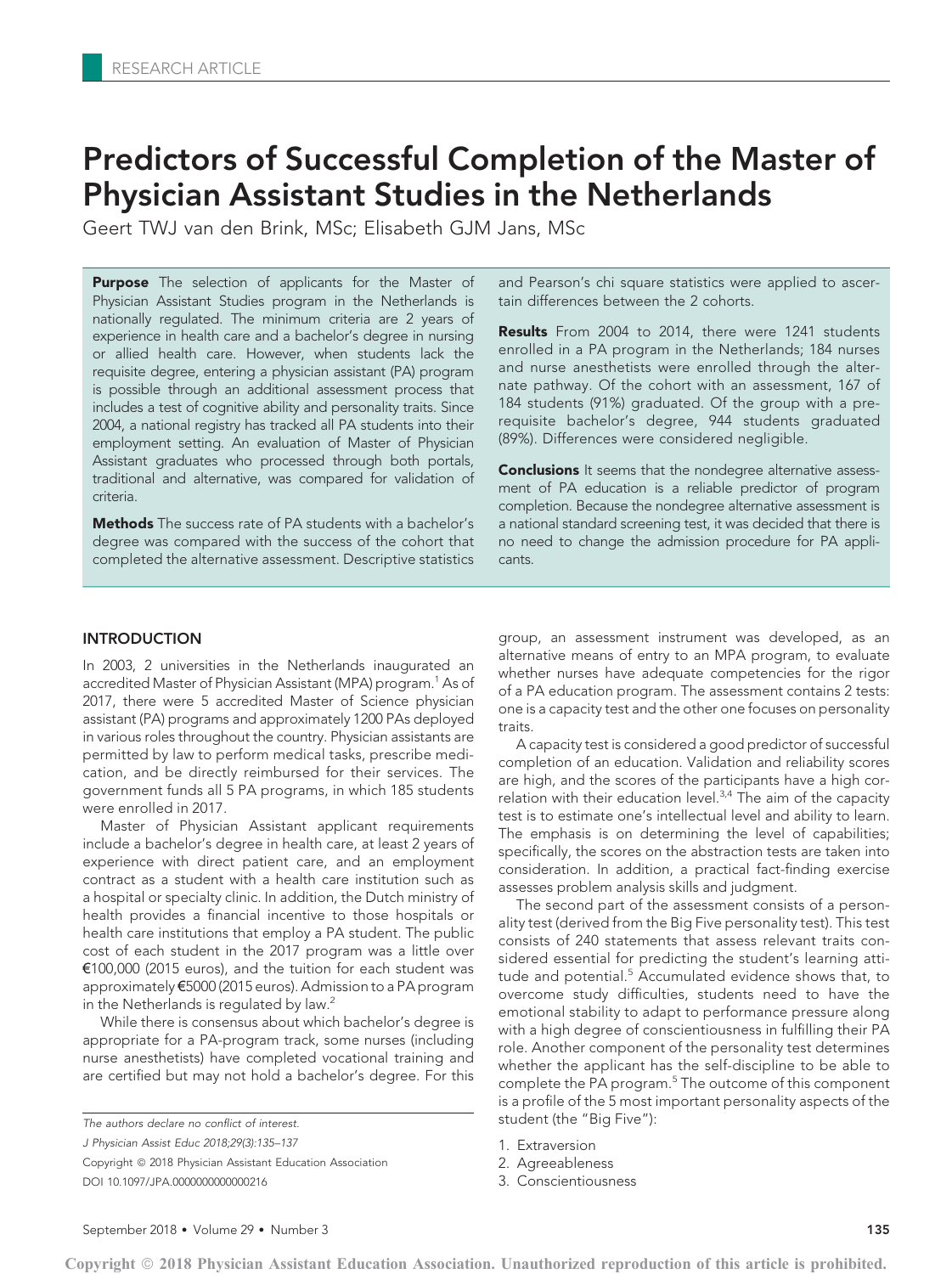| <b>EXTRAVERSION</b>                     | • Friendliness, Gregariousness,<br><b>Assertiveness, Activity Level,</b><br><b>Excitement-Seeking,</b><br><b>Cheerfulness</b> |  |  |  |
|-----------------------------------------|-------------------------------------------------------------------------------------------------------------------------------|--|--|--|
| <b>AGREEABLENESS</b>                    | • Trust, Morality, Altruism,<br>Cooperation, Modesty,<br>Sympathy                                                             |  |  |  |
| <b>CONSCIENTIOUSNESS</b>                | · Self-efficacy, Orderliness,<br><b>Dutifulness, Achievement-</b><br>striving, Self-discipline,<br><b>Cautiousness</b>        |  |  |  |
| <b>NEUROTICISM</b>                      | • Anxiety, Anger, Depression,<br>Self-consciousness,<br><b>Immoderation, Vulnerability</b>                                    |  |  |  |
| <b>OPENNESS TO</b><br><b>EXPERIENCE</b> | · Imagination, Artistic Interests,<br><b>Emotionality, Adventurousness,</b><br><b>Intellect, Liberalism</b>                   |  |  |  |

Figure 1. Subordinate personality traits or facets. Each of the Big Five personality traits is made up of 6 facets or sub-traits. These can be assessed independently of the trait that they belong to. See more at: http:// www.psychometric-success.com/personality-tests/personality-tests-big-5-aspects.htm#sthash.qWT3rAVW.dpuf

- 4. Neuroticism
- 5. Openness to experience

A large body of research shows that the conscientiousness trait is consistently associated with academic achievement.<sup>6,7</sup> The research of Kappe and Van der Flier<sup>8</sup> showed that conscientiousness is an important predictor of achievement in higher education. The conscientiousnessfactor includes subscales such as self-discipline and achievement-striving (Figure 1).

Over the span of 10 years (2004–2014), a total of 1241 students entered a PA program in the Netherlands—184 through the alternate assessment track. The research question was as follows: Is the assessment tool a reliable predictor for completing an MPA?

# **METHODS**

The test, conducted nationwide by an independent psychologist, took a half day to complete and was supervised and interpreted by certified psychologists. During this evaluation day, the students took the capacity test, filled in the questionnaire, and were interviewed for about an hour by a psychologist. Both the tests and the interview were conducted on an individual basis.

Each year, from 2004 to 2014, the 5 Dutch PA programs collected the following data:

- 1. Number of enrolled students
- 2. Number of enrolled students through the assessment track
- 3. Number of dropouts
- 4. Number of assessment-track dropouts, including the reasons for stopping

A comparison was undertaken using descriptive statistics and a Pearson's chi-square test to see if there was a difference between the 2 tracks in PA graduation success rate.

## RESULTS

In the 10-year span, 1241 students entered a PA program. During this same period, 1111 students (89.5%) successfully completed the program, and 130 students (10.5%) withdrew. In the group of students who entered with the requisite criteria (who were not required to undergo the alternative assessment), 944 students (89%) graduated. Of the group of 167 students who were assessed under the alternative track, 91% successfully completed the program (Table 1).

Post hoc, 3 reasons were identified why 17 students who were alternatively assessed did not finish the PA program:

- 1. Intellectual capacity (3 students): Three students dropped out because of failing the written examinations administered in the program. There were no signals in their assessment report that indicated possible difficulties regarding cognitive capacities.
- 2. Personality inventory (4 students): Four students dropped out because they reported a feeling of uncertainty in their job, avoiding some situations, or not having the right attitude toward work. In the personality profile, these students scored low on extraversion and dominance, high/moderate on neuroticism traits, and low/moderate in ambition. Previous research has found that a high score for neuroticism can predict lower academic achievement in stressful situations.<sup>7</sup> More dominant and extraverted individuals are typically more proactive and assertive, which oftentimes can positively affect academic achievement where the criterion entails teamwork<sup>7</sup>
- 3. Private circumstances (6 students): Six students dropped out due in part to personal reasons. The impact of private factors may be related to their personality traits profile.
- 4. Unknown (4 students): No identifying reasons are available for why 3 students stopped the program (missing data). One student died during the program.

The success rate on the entrance exam of candidates for the alternative track assessment rose from 50% in the early years to

| Table 1. Comparison of Master Physician Assistant Tracks (2004-2014) |  |  |  |  |  |  |  |  |  |
|----------------------------------------------------------------------|--|--|--|--|--|--|--|--|--|
|----------------------------------------------------------------------|--|--|--|--|--|--|--|--|--|

|                  |     | <b>Alternative Assessment</b> | No Assessment |      | Total |
|------------------|-----|-------------------------------|---------------|------|-------|
| Graduated        | 167 | 91%                           | 944           | 89%  | 1111  |
| Did not graduate |     | 9%                            | 113           | 11%  | 130   |
| Total            | 184 | 100%                          | 1057          | 100% | 1241  |

Pearson's chi-square test:  $X^2 = 0.3521$ ,  $P = .553$ 

136 Journal of Physician Assistant Education

Copyright © 2018 Physician Assistant Education Association. Unauthorized reproduction of this article is prohibited.